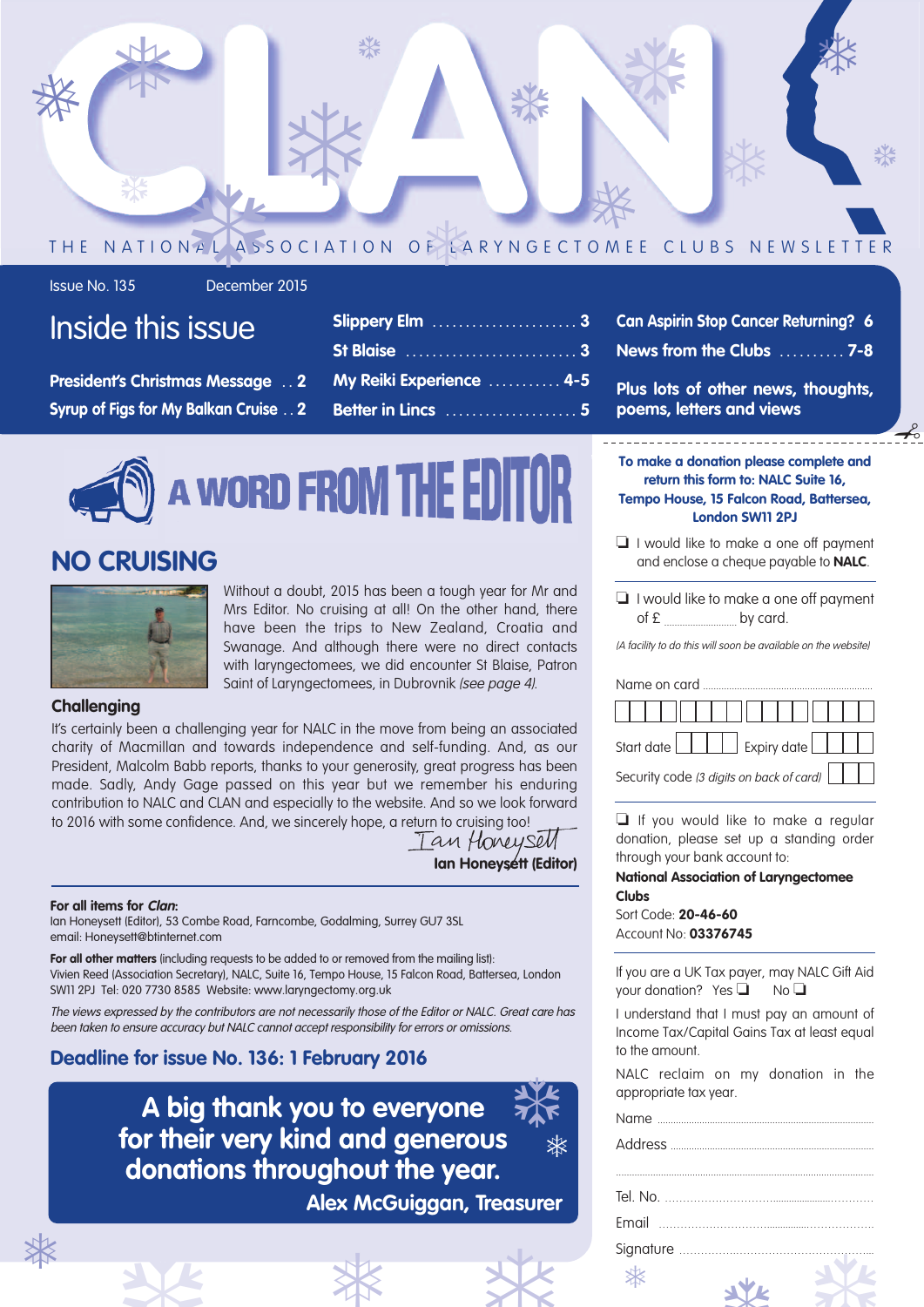### **Syrup of Figs for my Baltic Cruise**

My wife and I have just returned from a 14 nights Baltic cruise leaving from Southampton and going as far as St Petersburg in Russia. Most of the time we were in the Baltic Sea and the cruise was very calm and enjoyable with many great stops along the way. Around 6.00 pm we usually met up with 3-4 other couples for a pre-dinner drink, with us being the only UK citizens. This was the time of day when our new-found group told each other about our day's events and this usually led on to other lifetime experiences and a few jokes. During our first week a Philippine lady served us and I must say she looked after us well. During the second week the staff in our chosen bar were changed around and now our main server was a man from northern Europe, who again looked after us well.

It was on his second night that the waiter called me aside for a quiet word. He told me that during the first week of the cruise he had been working around one of the poolside bars by day and he had come into contact with a baldheaded passenger who could only talk if he pressed the button on his neck. He said that in all of his time working for Princess Cruises he had never seen anything like this before. He then revealed that on seeing me for the first time the previous night, he thought I was the same person but this time wearing a wig. We had a laugh and I explained to him why the two of us had a button on our throats. I then went back to our table and told the others and this was now the main point of conversation for the next few minutes. This led on to me telling the others about the cockney slang for a wig, calling it a 'syrup' as in syrup of figs. My wife, who is Cornish, has never really got to grips with this and has on several occasions seen someone with a wig and said look they've got a fig.

Before we went for dinner the wife and I had a walk around the ship looking at all the men's necks in an attempt to spot this other passenger. Then after a short while we saw one of our drinking team who told us she had just spotted the other laryngectomee guest in the photograph gallery area. We shot up to this area and

sure enough my wife found him. I introduced ourselves to him and his wife and told him the waiter's story, and I was so glad to say he also found it to be funny.

#### **How Long?**

We had a chat for a while, and as I am quickly finding out, the first question asked when two laryngectomee patients meet each other seems to be "how long have you had it?". He was now in his eighth year while I have only just reached my first anniversary. He went on to tell us about some of his experiences and said he had moved to a new area to live a couple of years ago. On two occasions he had called the hospital for a valve change and they told him they would have to order one. The first time it took two weeks before he had it replaced. I asked why he was not in possession of a spare valve and he informed us that he had never ever been issued a replacement. It would not be correct to say which area he lived in, but I did tell him of the great treatment and care that I have received from our ENT department at Treliske hospital at Truro. I suppose this is what you could call postcode treatment, but they would be very hard pushed to match our great team.

Terry & Bridgette Hayes (From the Speak Easy, Cornwall Newsletter)

### **NALC President's** e **Christmas Message**

2015 has been an important year for NALC. Could we manage the



transition from being an associated charity of Macmillan and the funding that status provided to become an independent and self-supporting group?

The response of our clubs and members of the laryngectomee community has been magnificent and we have exceeded our expectations of the income we have received from donations and other sources. Consequently the outlook for the future is encouraging.

There have been other significant events during the year. We have moved to new premises, and this is working well. Andy Gage, an NALC Vice-President and Webmaster, passed away in April and this was a terrible shock to us all. We will not forget his important contribution to both NALC and the Central London Laryngectomee group. both NALC and the Central London<br>Laryngectomee group.<br>I pass on my thanks to the NALC

Officers, Committee Members, staff and club members around the country for their hard work during the year.

I send Christmas greetings to all our readers and wish you all a happy New Year. 美<br>米

Malcolm Babb

### **Notes from the President**

**NALC Constitution** At a recent Extraordinary General Meeting an amendment was approved unanimously. The change involves extending our aims and purposes as stated:

"To collaborate with other head and neck cancer patient groups in areas of common interest, including extending support to such patients through our affiliated clubs."

Many of our groups already have patient members who are not laryngectomees and we also want to improve our links with other patient groups.

#### **International Tracheostomy Masterclass, Doncaster Royal Infirmary** In

October, for the second year running, I was invited to contribute to this event, which attracts clinicians from all around the UK and beyond. I ran a workshop aimed at showing the challenges faced by laryngectomees after their operation, especially their needs in emergency situations.





 $\frac{1}{k}$ 

\*\* \* \*







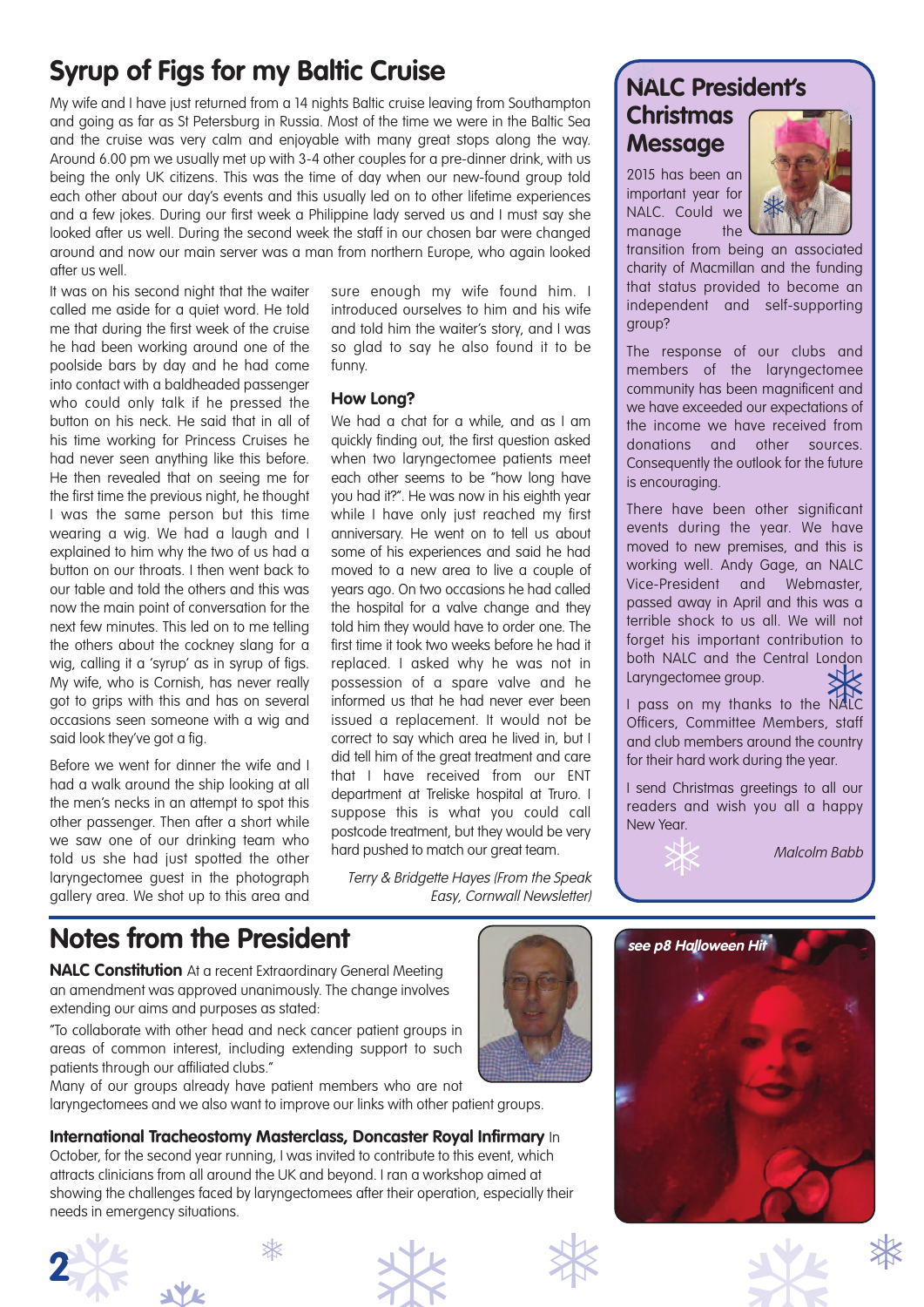### **Slippery Elm**

I have been a fan of Slippery Elm powder since soon after my laryngectomy.

After my laryngectomy I had trouble eating anything acidic such as tomatoes, capsicums, onions etc. or drinking beer and orange juice as I would suffer acid reflux. And once the reflux started I had coughing fits that seemed to trigger more reflux and so on. It was getting to a point where I did not look forward to meal times at all and was living on a more and more restricted diet.

Once I was put on to Slippery Elm I used it whenever I suffered from acid reflux and each night before going to bed. I used to mix a heaped teaspoon of Slippery Elm powder with about half a cup of milk, gradually mixing very thoroughly before drinking.

#### **Daily at First**

I used Slippery Elm at least once a day for about two years and since then I only use Slippery Elm powder if I suffer acid reflux, which thankfully is not very often these days. In fact it would be at least six months since I last used it.

Slippery Elm (Ulmus rubra or Ulmus fulva) is a native of North America. The inner bark is the part of the tree that has medicinal properties, it is extracted from a ten year old tree and dried. The subsequently ground bark is sold in two forms: a coarse powder for use in poultices and a fine powder for making a mucilaginous drink. It also has nutritive properties and can be used for infants and invalids.



Red Indians were well versed in the use of poultices of Slippery Elm bark powder for wounds, boils, ulcers and burns. During the American Revolution, surgeons treated gunshot wounds with a bark poultice. Toothache can also be treated with a bark poultice.

A drink made from Slippery Elm is effective against coughs and soothes the throat. It is also used to treat gastric problems including GERD and acid reflux, for which I am recommending it. The high mucilage content adheres to the wall of the oesophagus and soothes any irritation and tends to sit on top of the stomach contents preventing further reflux.

Before taking Slippery Elm, talk to your doctor, pharmacist, or health care professional if you have allergies (especially to plants), have any medical condition, or if you take other medicines or other herbal/health supplements. Slippery Elm may not be recommended in some situations.

There are a number of links on the internet, and a good place to start is www.botanical.com/botanical/mgmh/e/e lmsli09.html .

(From Still Talking, NSW Newsletter)

### **Dr Brook's Books**

Dr Itzhak Brook writes: "I am happy to inform you that my free books The Laryngectomee Guide and My Voice, <sup>a</sup> Physician's Personal Experience with Throat Cancer were endorsed by the American Academy of Otolaryngology-Head and Neck Surgery. The e-book versions of the books are available (free) on my website (http://dribrook.blogspot.co.uk/). The site contains videos, articles, and information helpful for oral and head and neck cancer patients. Paperback copies of the books are available on Amazon.com. You can



also watch my recent lecture 'Speaking after laryngectomy' for Speech and Language pathologists given at Iona College, New York.

### **St Blaise**

You can't visit Dubrovnik in Croatia without hearing the name of St Blaise, a physician and bishop of Sebastea in historical Armenia (modern Sivas, Turkey). We knew him as the Patron



Saint of people with injuries and illnesses of the throat. This was due to the occasion when a distraught mother, whose only child was choking on a fishbone, threw herself at his feet and implored his intercession. Touched at her grief, he offered up his prayers, and the child was cured. But we soon discovered that he is also the Patron Saint of Dubrovnik due to his appearing in a vision in 971 to Canon Stojko of St Stephen's Cathedral. He revealed the plan of the Venetians to spy on the city's defences and Stojko warned the Senate. The Feast of St Blaise is celebrated on 3 February when various of his relics are paraded through the streets.

St Blaise is also the Patron Saint of wool combers as he was martyred by being beaten with iron combs and then beheaded.











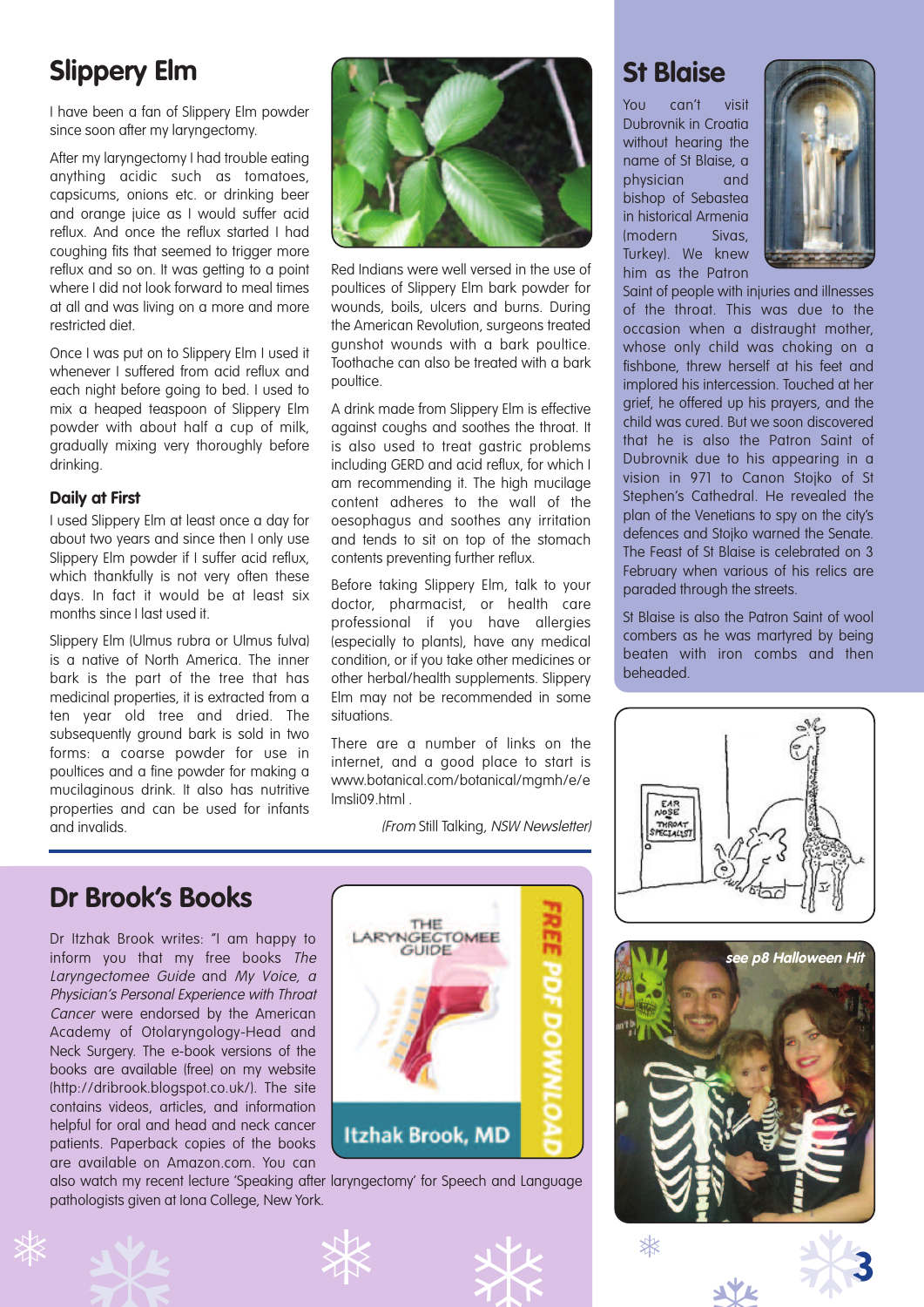## **My Reiki Experience**

I was diagnosed with cancer of the throat just before Christmas 2008. I then had a total laryngectomy in January 2009 and a partial thyroid removal at Derriford Hospital in Plymouth. All was well until I received the 37 sessions of radiotherapy accompanied by chemotherapy. Over the next three or four years I increasingly suffered with pains in my throat, difficulty in eating, drinking, and generally swallowing. This reached a stage whereby I was having to have the speech valve in my throat changed every week or so. The radiotherapy treatment had caused such tissue damage to the inside of my throat that it had caused it to tighten, and things were obviously not quite right. My Consultant Otolaryngologist and Head & Neck/Thyroid Surgeon tried various surgical procedures to correct the situation to no avail. I was unable to eat, drink or talk for almost a year and had to take fluids through the PEG in my stomach.

#### **Pectoral Flap Surgery.**

In 2014, my Consultant in Plymouth referred me to another at the Sunderland Royal. After interviews and pre-tests, I underwent Pectoral Flap surgery. Simply put, muscle tissue was taken from my left pectoral muscle and relocated to the inside of my throat. This was a total success and very soon I was eating, drinking and talking once again. I was prescribed physical exercises which are similar to those prescribed to patients who have undergone a mastectomy. I have so much admiration for the skills of those surgical consultants both in Plymouth and Sunderland. I also admire the skills of the Speech & Language Therapist in Plymouth who has so patiently and caringly catered to my every need since those early days.

Some weeks after that operation I started to develop muscular pain in my left shoulder and arm. I think muscular pain is always difficult to describe, but I would say that this was similar to a dull toothache going down my arm! The pain was severe enough to keep me awake at nights and it was sometimes difficult to know which way to lay in bed.

Eventually I sought private assistance from a Sports Therapist. I still had the shark-bite scar on my chest where the wound had been clipped together with 80 or so metal clips. I think the therapist was a little intimidated by this and began to doubt her abilities. She was, after all, used to treating sports injuries rather than cancer survivors. She treated the area around my shoulder whilst trying to keep away from the wounded area. Although these massage sessions were relaxing they were not really doing anything for the pain. So she then referred me to an Orthopaedic Therapist.

This therapist complemented the continuing treatment from the Sports Therapist and, I thought, showed a greater understanding of the problem. She too massaged the surrounding area but prescribed me more physical exercises. The cost of the weekly sessions with these two therapists was quite steep and this went on for several months.

#### **Shoulder and Elbow Clinic**

It was while I was waiting for a routine ENT appointment that I was watching the in-house television service in the waiting room. I learned of the existence of a Shoulder and Elbow Clinic. I had not previously realised that such a clinic existed and so I made enquiries. It transpired that I had to be referred by my GP. I was duly referred and received an appointment within a month or so. I was given very extensive tests and scans and the Orthopaedic Consultant said there was some damage inside my shoulder and this in turn was causing the nerve pain down along my left arm. He recommended three courses of action:



- Do nothing and persevere.
- Have a course of three steroid injections in my shoulder and,
- If that didn't work, consideration could be given to keyhole surgery.

We both agreed that the course of steroid injections might be the best way to go, and he injected me immediately. The injection itself was very painful to have but that soon passed. The Consultant then made a further appointment for me in a month's time. I slept that night, and next day the pain was much relieved although it hadn't disappeared completely. As advised by the Consultant, I continued the home exercises and the weekly visits to the two therapists, but after a while these visits became less frequent until eventually both said they could do no more for me. A relief really as they were quite expensive!

#### **Reiki**

I was reading an article in the local newspaper. I had never heard of Reiki before and being as cynical as the next man, I read more about it on the internet. Reiki is based on the idea that energy flows through us. This life force energy directly relates to our quality of life.

If someone's life force energy is low, then such a person is more likely to get sick or feel stressed, and when it is high, we are more capable of being happy and healthy.

The practitioner is able to direct, enhance and balance this flow of energy.

At this stage, with the continuing pain in my shoulder and left arm, I was willing to try anything. And so it was that I made contact with Venita who very kindly invited me to my first session of Reiki at the Mustard Tree Cancer Support Unit in Plymouth. Venita interviewed me to ascertain the problems I had and then proceeded with my first session. At no time was I indoctrinated into doing anything, nor coerced or pressured into doing anything I didn't want to do. I found that first session to be totally relaxing in mind and body… and in a rather exhilarating way. I find this difficult to explain as I hadn't experienced anything quite like that before and so I decided to have a further session. I then continued with further weekly sessions.

In the meantime, I was waiting for the appointment for my second steroid injection. I received a letter in the post to say that my second appointment had been delayed a month. Later, I received another letter to say that my appointment had been delayed yet another month.

I did eventually manage to get a somewhat belated appointment at the Shoulder and Elbow Clinic but this time not with the









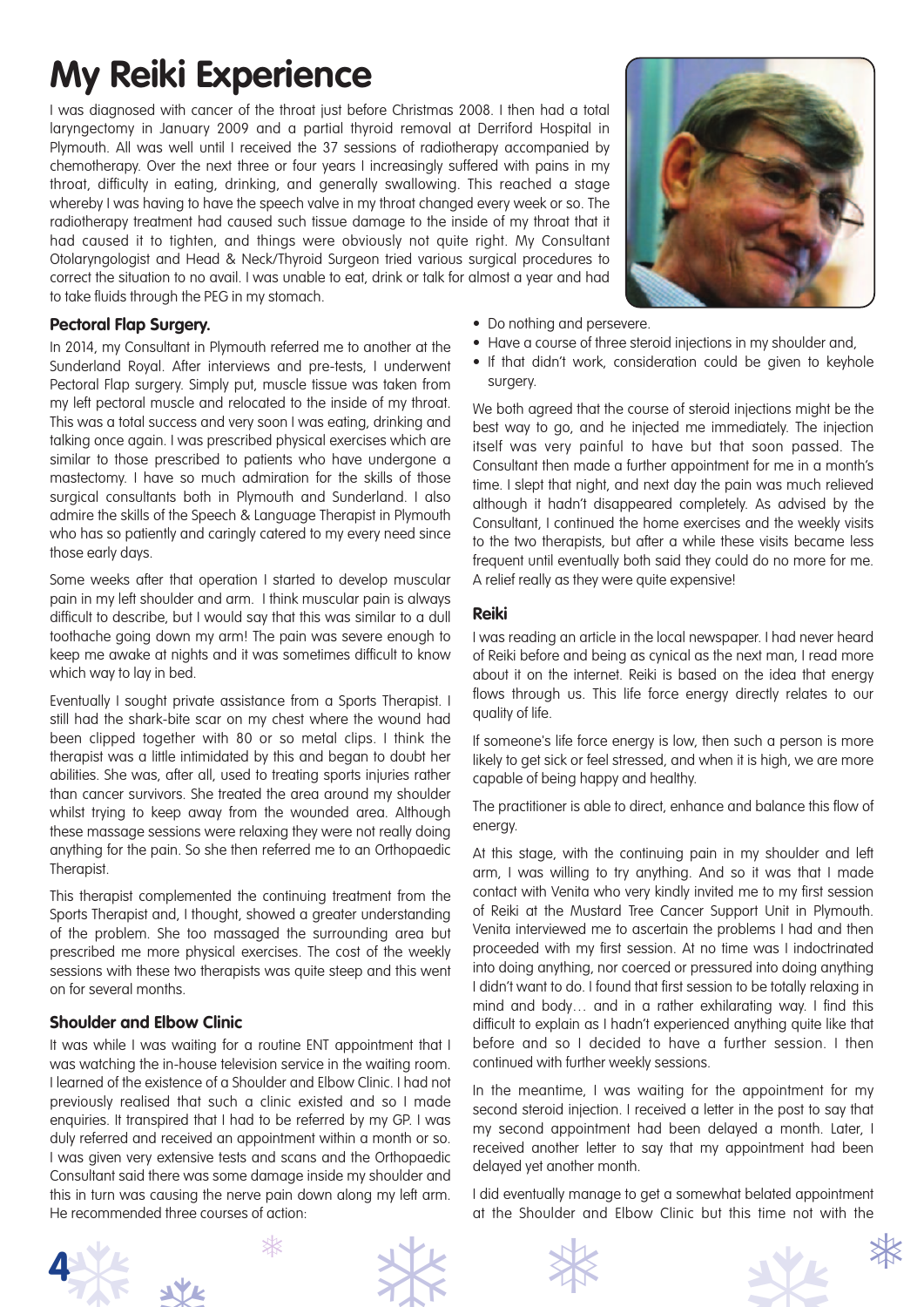Consultant. The doctor that saw me put me through various physical tests and gave me the inevitable once-over. I informed him the pain was still there although it was now quite manageable. We mutually agreed that the second and third steroid injections should not be necessary but if the pain level should go up again I could return for further treatment.

And so I continued with my weekly Reiki sessions. As the sessions progressed, so the pain in my shoulder and arm reduced dramatically. At my most recent session I explained to Venita that the pain in my arm had all but gone. There was still residual pain in my shoulder but totally manageable. I casually said "You and Reiki seem to have done the work on my shoulder and arm." Venita responded by saying she was so happy that I was feeling better and was convinced that the Reiki healing had played a huge role. Venita then explained that the body responds to the Reiki energy and knows how to heal itself… the healing takes place on physical, emotional, mental and spiritual levels. Venita added that she was merely a 'conduit' for the Reiki energy.

Geoffrey N. Read

Alex McGuiggan

### **Coffee Money**

I received £800 from Ward 29 (ENT), Royal Victoria Hospital Belfast – this was the proceeds of a coffee morning that they held to fund raise for us on 1 October and the nurse who headed it up, Daphne Riddell, said that they would hope to do something similar for us again in the future. The people in the photograph along with me are Daphne Riddell (CNS nurse) and Mr Barry Devlin (ENT surgeon). They were so pleased to raise this very commendable sum of money for us.



# **非 业 米 业**

### **Better In Lincs**

A new machine called a linear accelerator is improving treatment for cancer patients in Lincolnshire. The first of three new stateof-the-art radiotherapy machines is already improving treatment for cancer patients across Lincolnshire. As previously reported, a new machine called a linear accelerator was brought in at Lincoln County Hospital at the end of June to deliver radiotherapy to cancer patients. It works by delivering high energy x-rays to the patient's tumour. The new machine is part of a £6.7 million investment by United Lincolnshire Hospitals NHS Trust to replace all three linear accelerators at Lincoln hospital by 2017 and to improve the environment in which treatment is delivered.

Dr Miguel Panades, consultant oncologist at Lincoln County Hospital, told the BBC the machine targets the tumour without damaging surrounding tissue. He said: "It has a small CT scanner attached to the machine. We would take those images to give us an accurate position of the tumour so a few seconds later the treatment is going in the right place." Throat cancer patient David Perkins started his treatment on the old machines and is now using the linear accelerator. He told the BBC: "The old scanner is not as computerised as the new one. It is like sitting in a Rolls Royce with the new one and a Robin Reliant with the old scanner. While the treatment is in place, there is no pain. You do not know anything is being done."



Two other machines are currently on order. They come as ULHT was classified as requiring improvements, including in the treatment of cancer care. This new equipment has been accompanied by a refurbishment of the department to provide easier access for patients and a more comfortable environment. The investment will allow the department to continue to deliver high quality radiotherapy services to the people of Lincolnshire and develop new techniques further to improve services. As previously reported, senior business manager at the trust, Lisa Vickers, said: "We are delighted to see the first of our new LINAC machines in service. This will allow us to offer our patients radiotherapy treatment using modern techniques locally. The feedback we have had from patients treated on the new machine has been excellent and they like the new environment much better."

This article was published by the Lincolnshire Echo on 18 August 2015 and was included in the PLC Newsletter.

### **Broccoli and Stilton Soup**

#### **Ingredients**

1 to 2 heads of broccoli 2 to 3 ozs (50 to 75 g) Stilton Knob of butter 1 stock cube ¼ pint of cow or soya milk Salt & pepper

#### **Method**

Wash and chop the broccoli. Place in a saucepan. Throw in the Stilton, butter and seasoning. Then add the stock and extra water to almost level with the broccoli. Bring to the boil and leave to simmer for about 20 to 25 minutes. Wait for it to cool slightly before adding the milk and liquidising. Season further as desired. Extra herbs or fresh cream can also be added at the last minute.

Preparation and cooking time: 30 to 35 minutes



Patricia & Clare Sternfield

Taken from Soups & Puddings produced by THANCS Group. Minimum donation (from non-laryngectomees) of £2.00 per copy. THANCS group: Hawthorn Suite, Worcestershire Royal Hospital, Charles Hastings Way, Worcester WR5 1DD.



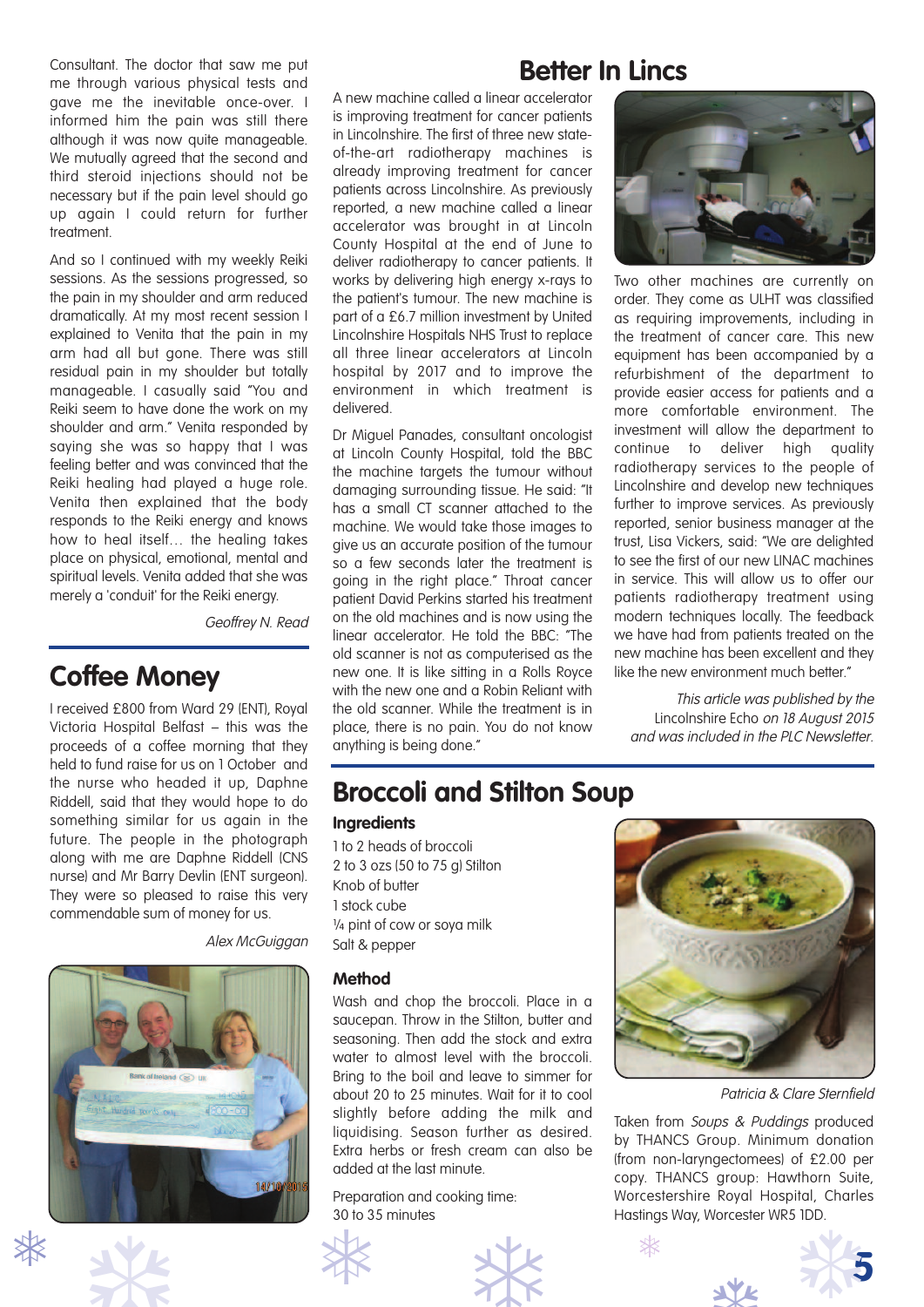### **Can Aspirin Stop Cancer Returning? Doctors!**

#### **Biggest-ever clinical trial could be a 'game- changer' for future treatment of the disease:**

- **Study will recruit 11,000 patients and run** at more than 100 UK centres.
- Over-the-counter drug has already been linked to preventing heart attacks.
- **Trial is being funded by Cancer** Research UK and National Institute for Health Research.
- **Officials urge people not to start taking it** unless approved by their doctor.

The world's largest clinical trial to see whether taking aspirin every day can stop cancer returning has begun in the UK. The study will recruit 11,000 patients who have recently had… or are having… treatment for bowel, breast, oesophageal, prostate or stomach cancer. It will run at more than 100 centres in a study that will last for up to 12 years.

Aspirin is already proven to help prevent heart attacks and could change future cancer treatment if successful. Researchers will compare a group of people taking 300mg of aspirin daily, a group taking 100mg of aspirin daily and a group taking dummy drugs. The over-thecounter drug is already proven to help prevent heart attacks and strokes in some people. 'Unless you are on the trial, it's important not to start taking aspirin until we have the full results as aspirin isn't suitable for everyone, and it can have serious side-effects.

#### **Previous Research**

Previous research has suggested it could also prevent some types of cancer. The trial is being funded by Cancer Research UK and the National Institute for Health Research. Its overall aim is to see whether taking aspirin every day for five years can stop or delay cancers that have been caught and treated at an early stage from coming back. 'There's been some interesting research suggesting that aspirin could delay or stop early-stage cancers coming back, but there's been no randomised trial to give clear proof,' said Professor Ruth Langley, chief investigator from the Medical Research Council Clinical Trials Unit at University College London. 'This trial aims to answer this question once and for all. 'If we find that aspirin does stop these cancers returning, it could change future treatment… providing a

yk



**6**



cheap and simple way to help stop cancer coming back and helping more people survive. But, unless you are on the trial, it's important not to start taking aspirin until we have the full results as aspirin isn't suitable for everyone, and it can have serious side-effects.'

#### **Some Benefits**

Aspirin is the common name for acetylsalicylic acid… a painkiller which can be traced back to Greek times. It is an established treatment for heart disease patients because it makes blood less 'sticky', helping to prevent the formation of blood clots in the artery which can lead to a heart attack. Because of this it is already taken daily by more than two million angina sufferers in the UK to protect against further attacks and against strokes. Thousands more take it to ward off heart disease. But this latest research is just one of a flurry of studies in the past few years which have claimed that the drug may also help treat other serious illnesses… including prostate cancer, heart disease, deep vein thrombosis (DVT) and bowel cancer.

Costing barely 2p a day, it is thought to work by reducing the number of blood clots that tumours can hide in. Dr. Fiona Reddington, Cancer Research UK's head of population research, said: 'Aspirin's possible effects on cancer are fascinating and we hope this trial will give us a clear answer on whether or not the drug helps stop some cancers coming back. The study will recruit 11,000 patients who have recently had, or are having, treatment for bowel, breast, oesophageal, prostate or stomach cancer.

This article was published by Kate Pickles for Mailonline on 22nd October 2015 and was included in the PLC Newsletter





**Huff Post**

My doctor is amazing! If you tell him that you want <sup>a</sup> second opinion, he'll go outside and then come back in again.

He gave one patient six months to live. At the end of the six months, the patient hadn't paid his bill, so the doctor gave him another six months.

While he was talking to me, his nurse came in and said, "Doctor, there's <sup>a</sup> man here who thinks that he's invisible." The doctor replied, "Tell him that I can't see him."

Another time, <sup>a</sup> man came running into the office and shouted, "Doctor, doctor! My son just swallowed <sup>a</sup> roll of film!" The doctor replied, "Well, let's wait and see what develops."

One patient came in and said, "Doctor, I have <sup>a</sup> serious memory problem." The doctor asked, "When did it start?" The man replied, "When did what start?"

I remember one time I told my doctor that I had <sup>a</sup> ringing in my ears. His advice was... "Don't answer it!"

My doctor has his share of problem cases. One patient said to him, "Doctor, I think I'm <sup>a</sup> bell." The doctor handed him some pills and said, "Here, take these. If they don't work, give me <sup>a</sup> ring."

Another guy told the doctor that he thought he was <sup>a</sup> deck of cards. The doctor told him, "Sit over there. I'll deal with you later."

When I told my doctor that I had broken my leg in two places, he told me to stop going to those places.

You know, doctors can be very frustrating. You wait <sup>a</sup> month for an appointment, then he says, "I wish you had come to see me sooner.'

From the PLC Newsletter







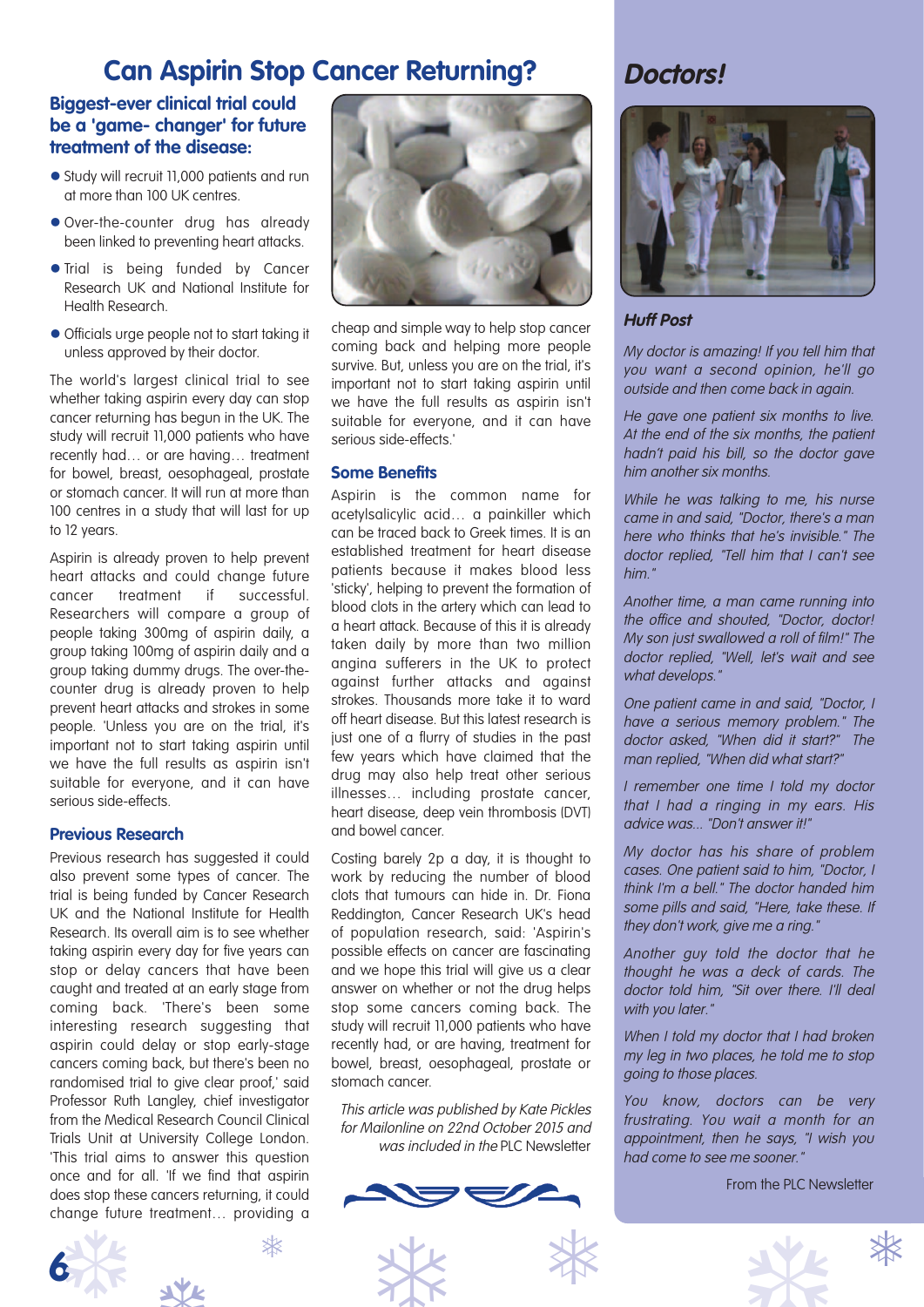### **The Windpipers, Blackpool**

They had their annual outing in July – once again going on the Fish & Chip Cruise, boarding The Kingfisher at Barton Grange Garden Centre. It was a lovely evening as they sailed to Bilsborrow and then towards Garstang, watching the wildlife on the way. They then held a quiz: cartoon characters, general knowledge (one question was: "What does DVD stand for?" One answer, which caused great mirth, was "Dick Van Dyke"). Finally, there were TV theme tunes. All great fun and back at Barton Grange by 9.30 pm. Then on 28 November, a trip to the St Nicholas Fayre in York, with its Morris Dancers, street theatre, carols, buskers and craft fair. Their Christmas Party is on 19 December at the Dalmeny Hotel, St Annes with a 'Take That' Tribute Night.

#### **20:20 Voice**

They had fewer riders for the Skegness bike ride than normal but the results of the sponsorship were incredible as their team from Barrow-upon-Soar (Team Helen) raised some £2000! This should have guaranteed the ladies involved the 'team sponsorship prize' kindly awarded by Karl Storz (Medical Suppliers). They ended September with our annual meal night at the Chef & Spice restaurant, with 53 people attending – and what a night it was folks! Their restauranteur took it into his head to make a speech and then Rob Willson proudly presented their cheque for £10,000 for the 'Biopsy Grabber' they had promised to buy their ENT department some time ago.



Their good friend and patron Mr Willie Thorne kept the room in high spirits as he proceeded with the raffle – amid much amusement and laughter – and even ended the evening with a mini auction. As supporters filed in, they found a tube of Smarties with an instruction leaflet; this caused some amusement as they asked the new owners of each tube to enjoy the contents at their leisure and then to fill the Smartie tubes with 20p pieces: they even gave them the charity bank account details for when they has accomplished the task! It will be interesting to see how much this initiative actually raises. The evening actually raised £590.07p with one diner (completely separate to our event) donating a pocketful of loose change to the raffle ladies – without even wanting a ticket! How nice was that?

### **Peace of Mind**



米 News from the clubs \*

Plant three rows of peas:

- 1. Peas of mind
- 2. Peas of heart
- 3. Peas of soul

Plant four rows of squash:

- 1. Squash gossip
- 2. Squash indifference
- 3. Squash grumbling
- 4. Squash selfishness

Plant four rows of lettuce:

- 1. Lettuce be faithful
- 2. Lettuce be kind
- 3. Lettuce be patient
- 4. Lettuce really love one another
- No garden without turnips:
- 1. Turnip for meetings
- 2. Turnip for service
- 3. Turnip to help one another

To conclude our garden we must have thyme:

- 1. Thyme for each other
- 2. Thyme for family
- 3. Thyme for friends
- 4. Thyme for yourself

Water freely with patience and cultivate with love.

There will be much fruit in your garden because you reap what you sow.

(Still Talking Newsletter of NSW)

### **Chinwags**

Six club members visited the Falkirk Wheel on 21 August. It was followed by a boat trip and then lunch for a splendid day out.



### **Nationwide Pilot Scheme**

The PLC Newsletter contains an article by Victoria Bischoff for The Daily Mail of 15 September 2015 which says: "Nationwide is piloting a scheme where customers affected by cancer will be able to call experts trained by the Macmillan charity. Cancer sufferers are to be given extra financial support through a telephone service launched by Britain's biggest building society. Last month, Money Mail revealed how vulnerable customers are routinely let down by financial companies when they need help the most. Money Mail's Looking After Your Legacy campaign has been championing better service for families who suffer a bereavement or are dealing with sick relatives. Now Nationwide is piloting a scheme where customers affected by cancer will be able to call experts trained by charity Macmillan."

The full service is due to launch in October. Callers will be assigned a case worker with the power to waive late payment fees, extend overdrafts and offer mortgage repayment holidays. One in two people in the UK will be diagnosed with cancer during their life, according to Cancer Research UK. Those who need to take time off work for treatment… or to care for loved ones… can quickly find themselves in financial difficulty. Yet a report by Macmillan reveals most cancer patients are too scared to ask banks for help because they fear they will be turned away or even be forced to pay off credit card or mortgage debt. Alison Robb, group director at Nationwide, says: "By connecting people to the support they need, we hope to lessen a burden at a point when money really should be the last thing on their mind."